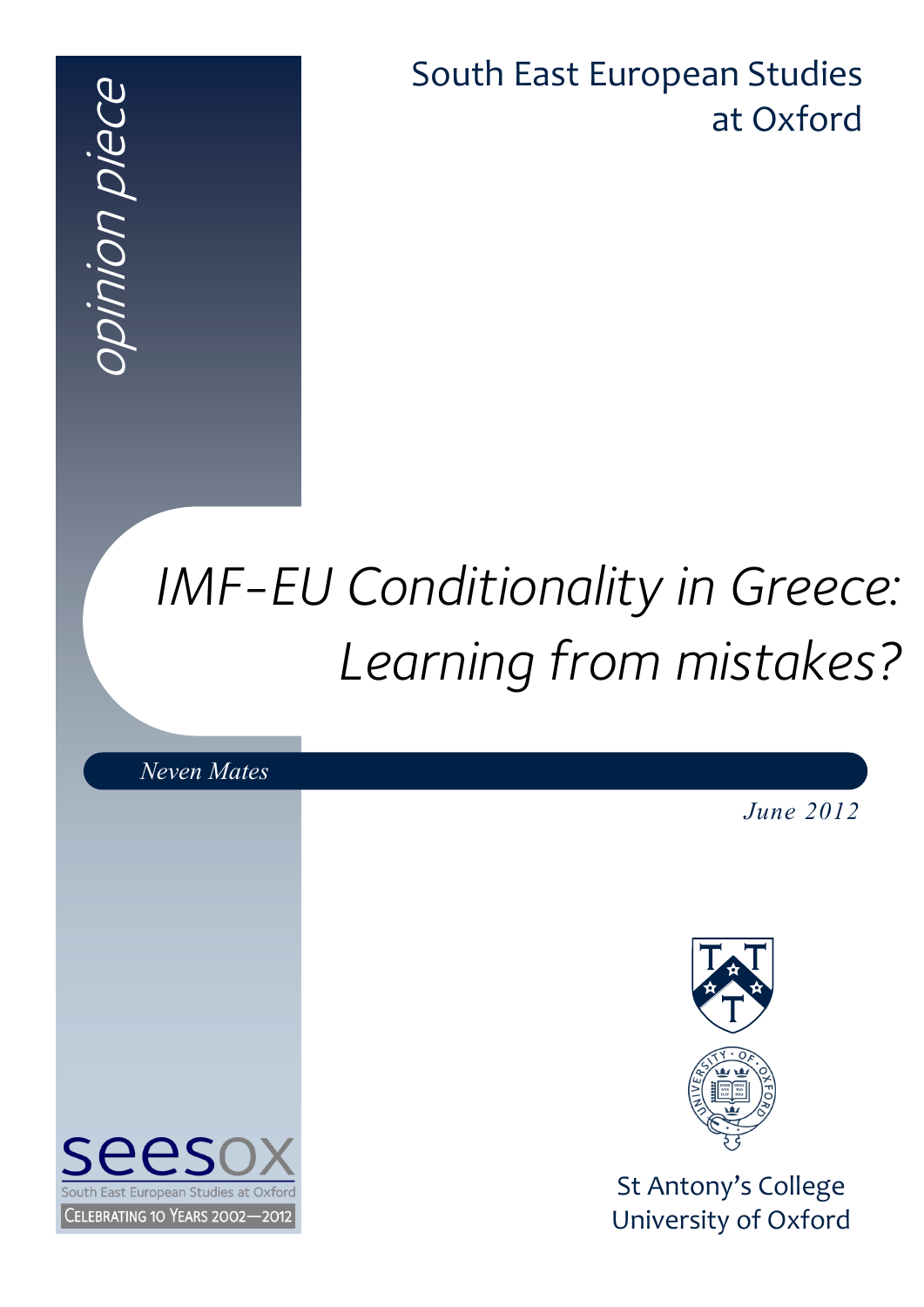### *IMF‐EU Conditionality in Greece: Learning from mistakes?*

Neven  $M$ ates $1$ 

#### **Abstract**

The IMF Stand‐by arrangement with Greece, agreed jointly with the EU in 2010, was one of largest IMF operations ever. However, it had to be cancelled in early 2012 as it clearly went off track. A new and much larger joint IMF‐EU program was approved in March 2012. This paper analyzes why the original program did not succeed and what are the chances of the new one. The conclusion is that both programs underestimated the importance of structural reforms in achieving an exceptionally large internal devaluation that is necessary in Greece.

<sup>&</sup>lt;sup>1</sup> Croatian National Bank (CNB), Senior Advisor in Governor's office, also a former IMF staff member. The expressed views are the author's and should not be seen as necessarily reflecting positions of the Board and management of the CNB, or SEESOX. The paper was finished in April 2012.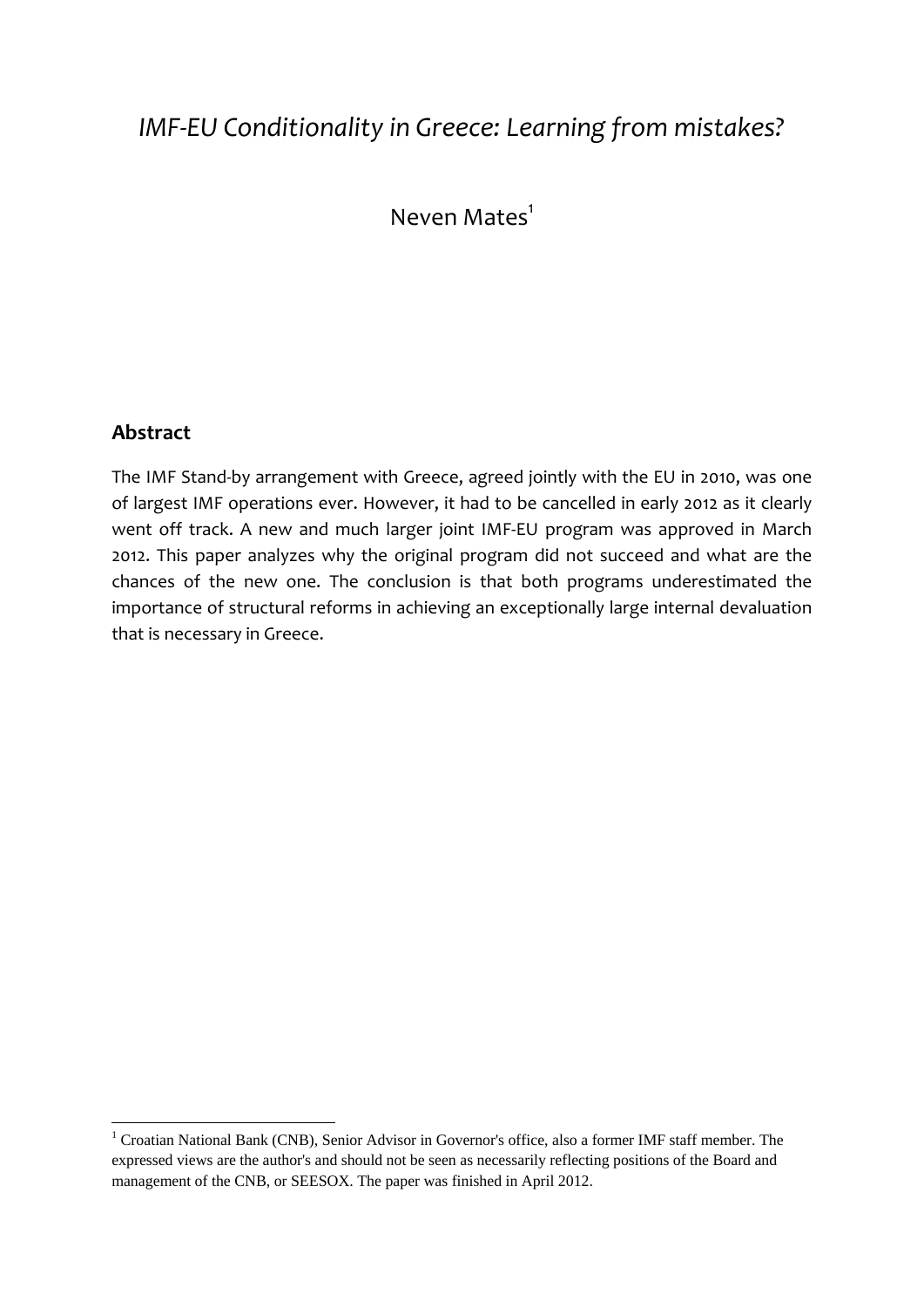#### **Introduction**

Less than two years ago, in May 2010, the Board of the International Monetary Fund (IMF) approved a 3 year Stand‐by arrangement (SBA) for Greece. The program aimed at achieving fiscal consolidation, improving competitiveness, preserving stability of the financial system and restoring access of Greece to capital markets by end‐2012. Already in 2012 the economy was expected to grow again at 1%. In the same year, the primary budget balance would reach a surplus of 1% of GDP, and it would continue improving to a surplus of 6 percent by 2015. The primary balance would stay at this high level in subsequent years to facilitate fast reduction in the public debt to GDP ratio, after its peak at 140% in 2013. The total official assistance provided by the IMF and the EU over the program period 2010‐2013 would amount to 110 billion euro, of which the IMF would contribute 1/3, and the EU 2/3. Private sector debt reduction (a haircut) was not envisaged.

In March 2012, the IMF cancelled the SBA and approved a new 4‐year Extended Financing Facility (EFF).<sup>2</sup> To allow that the new program can cover 4 years the IMF had to amend its rules, which until that time envisaged three years as the maximum length of the program at the time of the approval.

The objectives of the new EFF are fundamentally the same as those of the SBA albeit less ambitious while a haircut is now imposed on private creditors. The recovery is now expected to start in 2013, with a positive annual GDP growth rate to be achieved only in 2014. The access to capital markets is expected to be partially restored by 2016, but the official assistance would remain required in 2016 and later. The target for the primary budget balance in 2012 is now by 2 percentage points lower than in the original plan (a deficit of 1% instead of a 1% surplus).

Once the fiscal adjustment is completed in 2016, the primary balance target is set to be maintained at 4.5% of GDP, which is 1.5% less than targeted under the SBA. In the EFF this is explained as being more in line with the past performance of Greece. Most of the adjustment in the primary balance would be achieved in 2013 and 2014 (5.5 percentage points relative to GDP). The public debt ratio, after reaching some 167% of GDP in 2013, would fall to 117% of GDP by 2020. However, this now required a restructuring of debt to private creditors with a haircut equal to 53% in nominal terms and about 70% in net present value terms, which was accomplished in March 2012.

Official assistance is now projected to reach 185 billion euro in 2012‐2016. Together with already disbursed 73 billion euro in 2010‐11, the cumulative assistance will reach 260 billion euro or 120% of Greece's GDP in 2011. This is more than double the amount

 $2^{2}$  Stand-by is the workhorse of IMF lending facilities, usually approved for a period of 1-2 years. The EFF is a facility that is expected to have a stronger structural component, and it used to be approved for a 3 year period.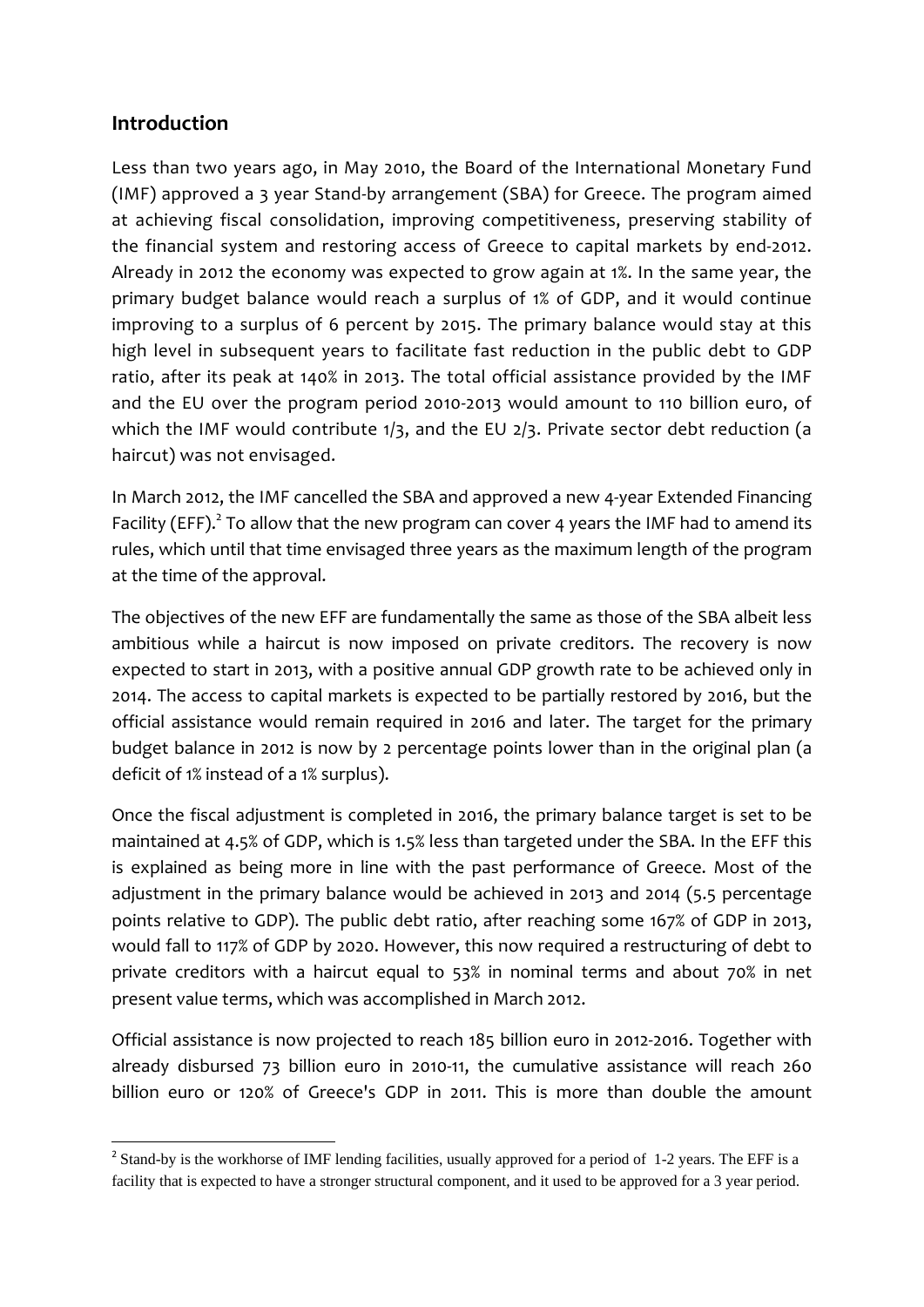envisaged under the SBA, and comes after the private sector haircut. However, the IMF's share in total financing will be sharply reduced relative to the SBA, to only 12% during 2012‐14. Some 10 billion euros of required assistance in 2015 and 2016 remain uncovered by the current IMF‐EU program, which means that the need for another program is already indicated.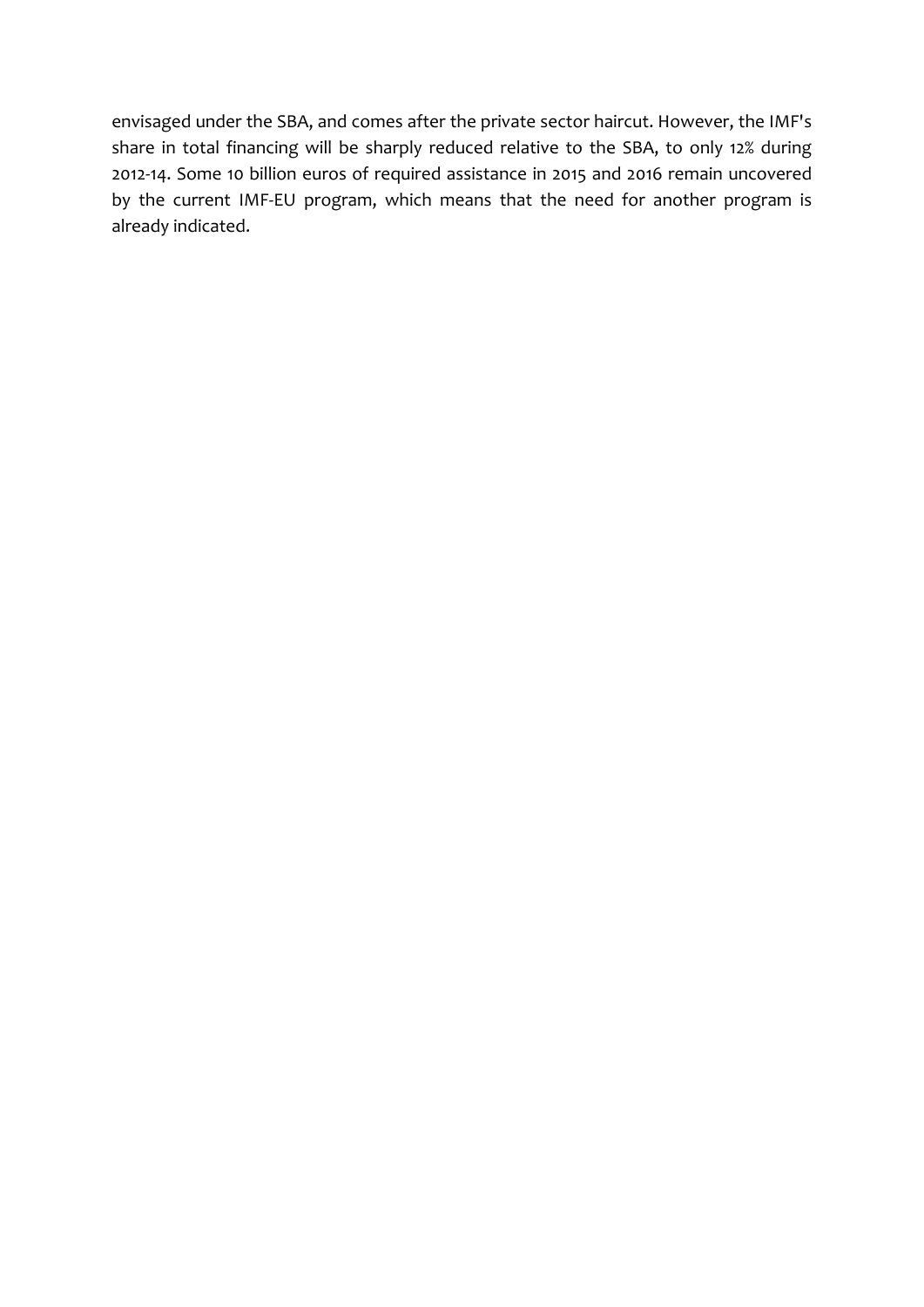#### **Why did the first programme not succeed?**

No IMF program has ever been revised to such an extent. In principle, such revisions might reflect the following reasons: 1. Unexpected external shocks. 2. Weak implementation. 3. Inappropriate design.

We can discount the unexpected external shocks. Growth in the euro zone eventually came out stronger than projected at the time of the SBA negotiations, by 0.8 percent in 2010 and by 0.1 percent in 2011 (Figure 1). Greece's spreads deteriorated, but this did not particularly affect domestic financing, given the huge liquidity support provided by the ECB. This is clearly demonstrated modest decline in the current account deficit between 2009 and 2011 declined of only 1.2 percentage point of GDP, from 11.1% to 9.8% of GDP, despite substantial fiscal consolidation. (The original program projected a decline of 4 percentage points.) In fact, the private sector S‐I balance worsened in 2010. This indicates that financing constraints were absent, which the EFF staff report also admits. In any case, the deterioration in the spreads was not an external shock, given that it was also market reaction to the agreed program.

The scale of fiscal consolidation achieved in 2010 and 2011 was in line with the target (Figure 2). The fiscal consolidation was the main objective of the program and therefore its implementation matters most for assessing whether the failure of the program was caused by weak implementation or not. The cumulative adjustment 6.4% of GDP in 2010 and 2011 was even higher than the originally targeted 6% of GDP, most of it achieved in 2010. The picture is somewhat obscured by the fact that the starting point, the deficit in 2009, was revised up from 13.6% in the original program to 15.7% of GDP in the later documents.

This revision seems to reflect some one-time factors, including the widening in the scope of the general government sector. As a result, it is not clear whether reliable time‐ consistent series of data is even now available. Nevertheless, the substantial cut in the budget deficit was achieved. Unfortunately, some 3 percentage points came from increased tax revenue‐to‐GDP ratio (compared to the original target of 2 percentage points), despite the sharp contraction in output. This obviously did not help in strengthening the supply response. On the expenditure side, the best achievement was a pension reform that will have long‐term effects. This, however, turned a prospectively catastrophic pension system into a mere problematic one: Pension spending is still expected to grow relative to GDP and further reform is now required under the EFF.

In respect to structural measures, the original program was extremely thin. It included only a general description of the need to reform the wage bargaining and wage arbitration frameworks, reduce the minimum rage for younger workers, establish one‐ stop shop for investors, and reform the so-called closed professions, including transportation by trucks. It is not clear why the program took such a soft stance on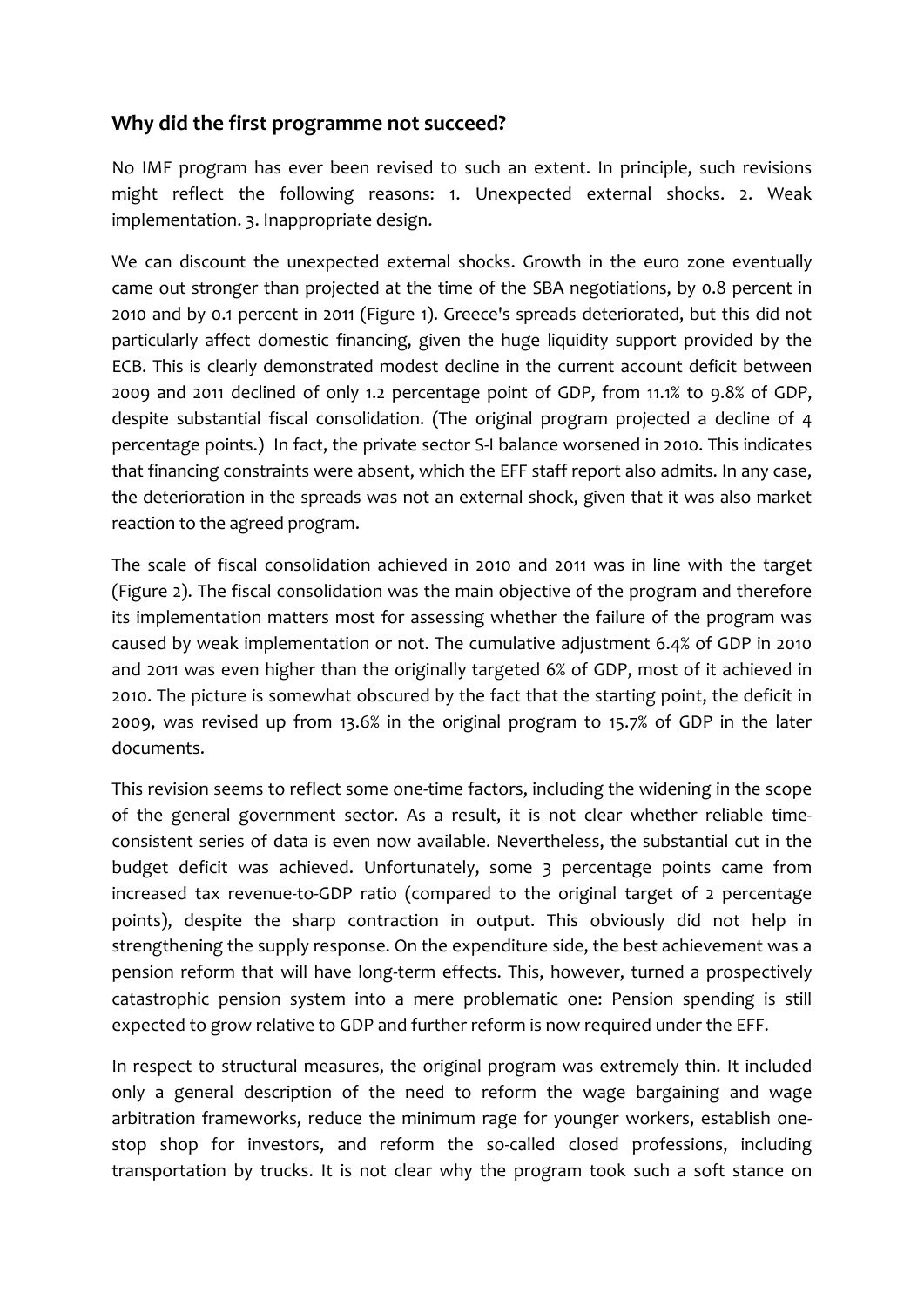structural reforms. One explanation might be that at time the IMF was trying to create impression that its conditionality was no longer intrusive, and that countries should not be reluctant to seek assistance, all this with idea that expansive IMF lending could ameliorate the global crisis. Along this line, the IMF Board abolished the so-called structural performance criteria from various lending facilities.

The delivery of structural reforms was even thinner. The reduction of minimum wage for young employees was turned into a subsidy scheme, which put additional burden on the budget and lost potential effect on the wage decompression. Other issues of labor law reform were mainly postponed. Some legislative reforms to open closed professions and sectors were enacted in a watered-down form, but then necessary by-laws were not approved and the measures remained ineffective. Given however how un-ambitious the original program was in respect to the structural reforms, the large deviation of the macroeconomic outcome from the original projections cannot be attributed to the weak delivery of structural reforms. There should, however, be no doubt that the government did not demonstrate much reform-oriented enthusiasm. This is demonstrated by the fact that problems with misreporting data have continued. As a result, the IMF staff in report for the 5th review of the SBA had to request waivers not only for performance criteria but also for non-complaint first, second and third purchases under the SBA.<sup>3</sup>

The SBA documents referred frequently to the need for improving competitiveness, but only in general terms. It was reported that the overvaluation of the real effective exchange rate (REER) at the start of the program was in a range of 20-30%.<sup>4</sup> This suggested that Greece needed a massive internal devaluation. Against this background, measures to improve competitiveness were clearly insufficient. The staff report pointed out that the government could consider eliminating law the 13th and 14th salaries in the private sector by an act of law, but it did not press the authorities on this issue. On the other hand, the government took position against nominal reduction of wages outside the government sector, expecting the adjustment to come from increased productivity. Given the scale of the problem, this was hardly a realistic position.

Having excluded the unexpected shocks and the weakness in implementation, we are left with the conclusion that the main cause of failure was the design of the program itself. Sufficient measures for improving competitiveness were clearly missing. The excessive reliance of fiscal consolidation on increased taxation and this when tax rates in Greece were already on the high side was clearly counterproductive for improving competitiveness. Moreover, given the size of REER misalignment, the macroeconomic framework envisaging return to growth in 2012 was clearly unrealistic.

<sup>&</sup>lt;sup>3</sup> See paragraph 66 in the Staff Report for the 5th Review.

<sup>&</sup>lt;sup>4</sup> Staff report on the request for the SBA, IMF, 2010. In 2009, Article IV staff report estimated that the REER of Greece was above the equilibrium value between 22.5% and 33.8%, depending on the methodology,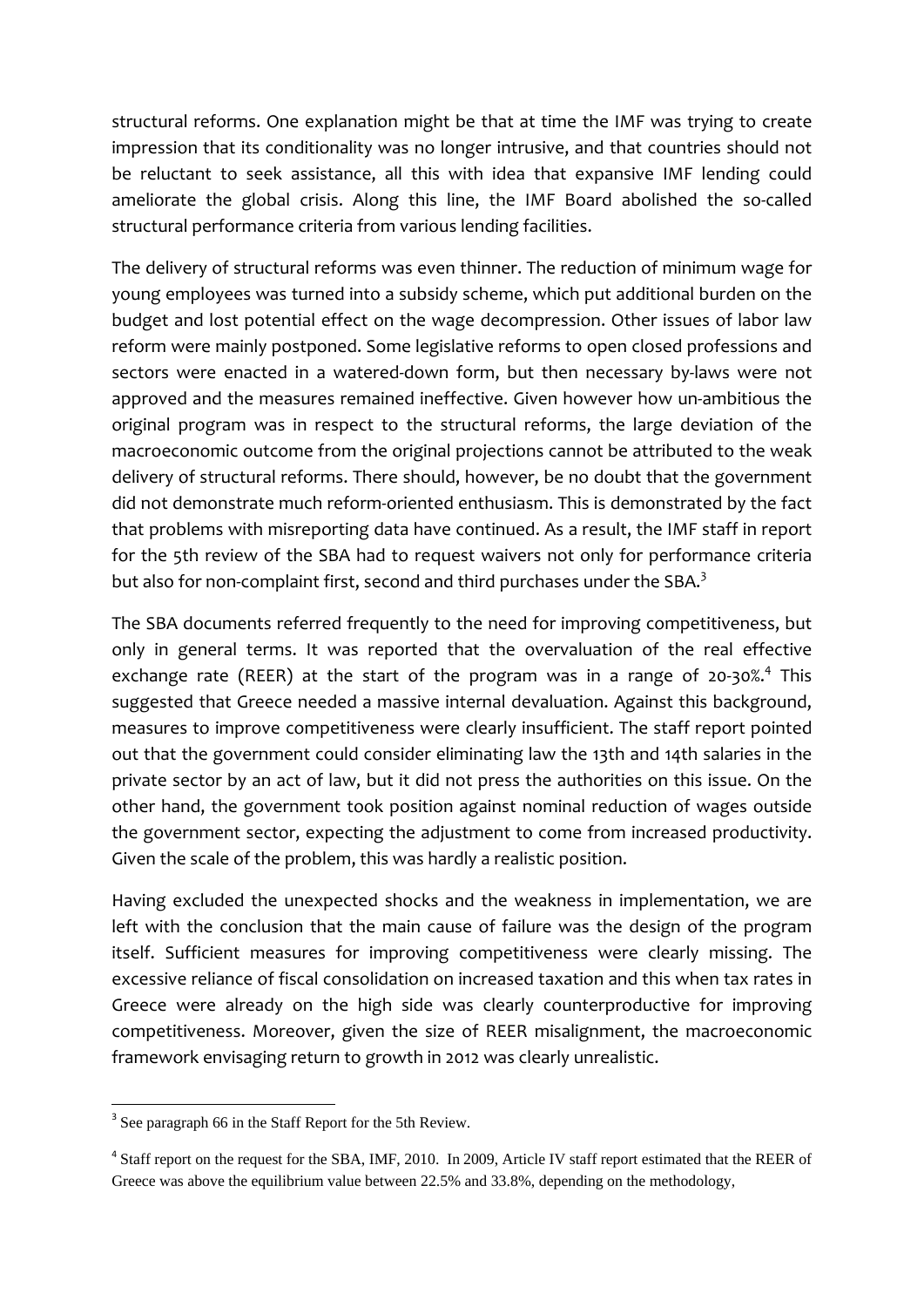Soon it became clear that the macroeconomic framework of the program was unraveling. The SBA projected a total decline of GDP between 2010 and the lowest point (in 2011) of only 6.5%. The new EFF now realizes that the cumulative output drop between 2010 and 2012 will be much higher, some 14.5%, which is still very optimistic (Figures 3‐4). Once the output path has been revised, it became obvious that Greece does not have chance to reduce its public debt ratio to 120% of GDP in any foreseeable future even if it succeeds in running primary surpluses of 4.5% of GDP (Figure 5)..

The old program therefore had to be scrapped. With the public debt ratio becoming obviously explosive, there was no other solution than to impose a large haircut on private creditors and increase the IMF‐EU assistance. The haircut for the remaining private creditors now had to be larger, given that the official creditors insisted on their seniority status and in the meantime some private creditors managed to get out. This however brought bad reputation to the IMF‐EU lending operations that now adversely affect possible programs with other countries. Furthermore, the fact that the IMF and the EU signed off on the ex‐post introduction of collective action clauses in existing sovereign debt instruments is not going to help sovereign bond markets either.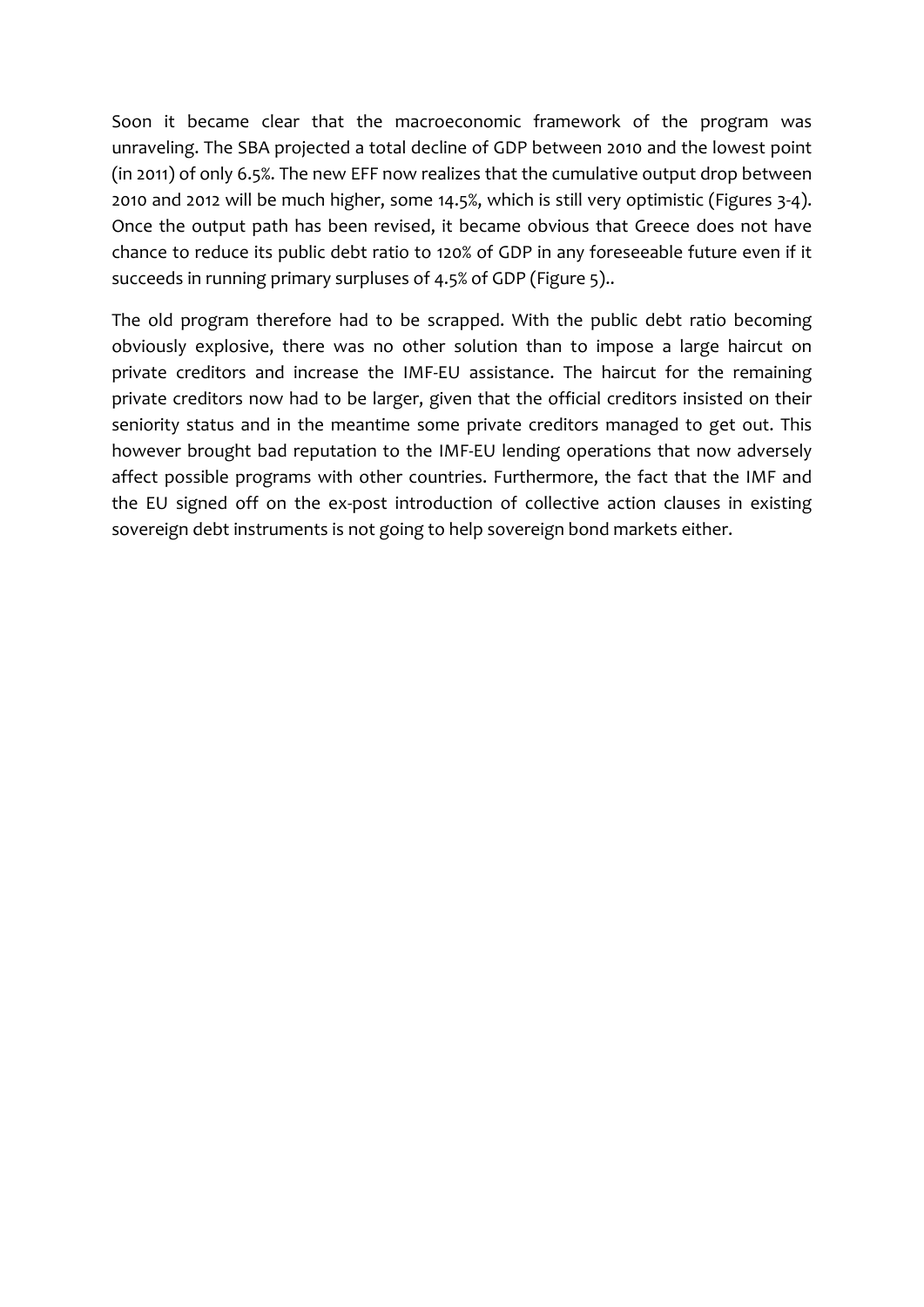#### **Why is the EFF not promising either?**

On the positive side, the new EFF discusses the competitiveness issue more in detail. It points out that so far the large current account deficit (9.8% of GDP in 2011) continues, despite the deep recession. It reports on the absence of real effective depreciation as measured by CPI, and only a limited improvement if measured by unit labor costs (ULCs,) by 9.6 percent (Figure 6‐8). Most importantly, the authorities now explicitly accept that the additional adjustment of 15‐20% in ULCs is needed to restore competitiveness.

However, although the need for reducing labor costs is now acknowledged, the envisaged measures are insufficient. First, the minimum statutory wage would be immediately cut by 22%, but this would come from the current exceptionally high level of some 800 euros per month, which is about 5-7 times higher than in Bulgaria and Romania, and 50% higher than in Portugal.<sup>5</sup> Moreover, the authorities insisted that this reduction remain in force only during the duration of the IMF program, which does not bode well for their commitment to the program. The reduction in the minimum wage is expected to reduce over time the average wage in the economy by some 4.5%. This is somewhat on the optimistic side given that only 15% of employees currently work for the minimum wage and there does not seem to be a link from the statutory minimum wage to the wage scales in collective contracts.

Second, laws have been amended with the effect that the collective contracts would no longer be automatically extended to non-participating firms if they are replaced by firmlevel contracts. Third, a new legislation will change the provision according to which the collective contracts remain in force until changed by a new agreement. However, it appears that most of the existing contracts would still continue to be in force for another 1.5 years at least. Interestingly enough, the IMF staff expressed doubts that the envisaged measures would be sufficient, suggesting again that at some later stage the authorities consider legislative action to eliminate 13th and 14th salary in the private sector, which are mandated by the existing collective contracts.

Further sharp fiscal adjustment is envisaged for 2013 and 2014, but measures have not been agreed. The primary balance, which will improve by only 1.2 percentage points relative to GDP in 2012, should be increased by massive 5.5 percentage points of GDP in 2013 and 2014 combined. Owing to the decline in output and the automatic increase in some expenditure, this will require nothing less than 9.4% of GDP in new measures*. However, these measures have not yet been agreed.* They are supposed to be identified and possibly implemented by the time of the first review, which is scheduled for May 2012, despite the parliamentary elections also to be held in May. Moreover, the IMF staff already signaled that less ambitious fiscal adjustment would be desirable, disassociating

 <sup>5</sup> The IMF staff report on request for EFF for Greece.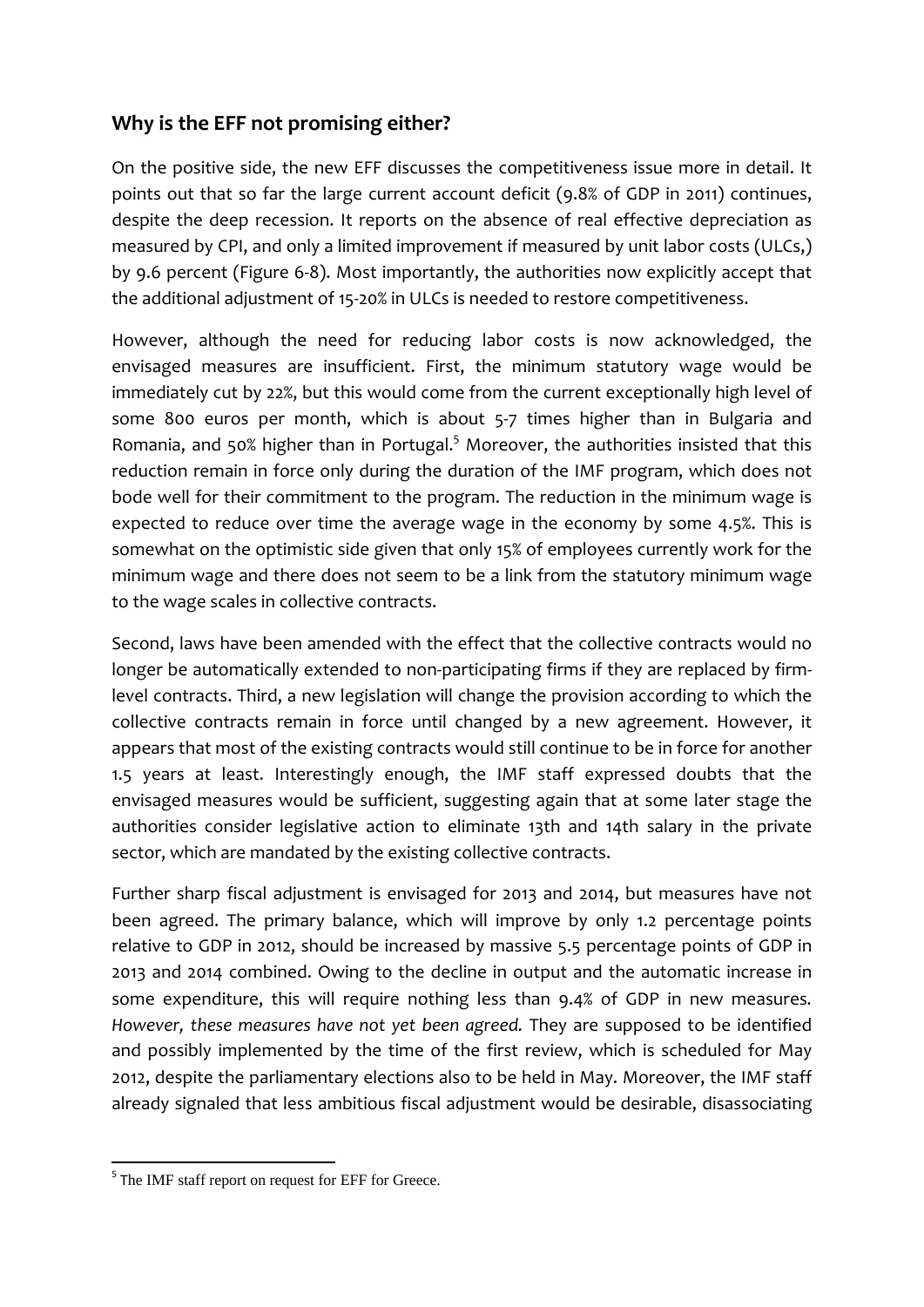itself from the EU position on this issue. This means that the targeted fiscal consolidation is far from assured.

The program aims at further increasing the tax burden. The tax to GDP ratio is expected to increase by another 1.2 percentage point relative GDP in 2012, despite the fact that at 41% it is already high for a country at this level of GDP per capita and for the quality of institutions. The IMF staff is suggesting that cutting social security contribution rates by 5 percentage points would be useful for improving competitiveness, should compensatory spending cuts be agreed. However, such large additional expenditure cuts are not agreed or even identified in the program documents. (The same measure was envisaged in Portugal, but it failed in absence of offsetting measures.) Greece's social security contributions are otherwise the highest in Europe (except for Bosnia and Herzegovina), increasing the wage costs by 52.5%. (Employers contribution is 28.1% and employees' is 16%, resulting in properly calculated tax wedge of 52.5%, not 44% as reported in the IMF staff report.) $^6\,$ 

Against this background, the macroeconomic framework is again overoptimistic. The GDP decline in 2012 is projected to slow to some 4.8%, relative to 6.9% in 2011. However, GDP in Q4 of 2011 was already down 7.5% year-on-year. Moreover, output in partner countries is projected flat in 2012, while it decently grew in 2011. All high-frequency indicators (new orders, composite economic sentiment, manufacturing PMI, export expectations) in late 2011 and early 2012 point to worsening prospects in 2012 (Figures 9‐10). The adjustment in overall fiscal balance is going to be larger in 2012, although somewhat smaller when measured as primary balance. On balance, the output projection is therefore again overoptimistic.7

The revised output trajectory also raises questions if one takes into account the starting level of imbalances. For example, Greece is expected to experience a smaller cumulative decline in GDP from the peak to through of 17%, compared to 22% in Latvia, which at the onset of the crisis had the REER misaligned to a similar extent. Lower output contraction in Greece appears particularly questionable given that Latvia has much more flexible labor markets and a substantially larger export sector than Greece.

The prospects for restoring access of Greece to private markets by 2016 are unrealistic. Even in 2020 the targeted public debt ratio of 117% would still be quite high and therefore does not guarantee that Greece could return to capital markets, particularly after the recent default.

On the structural side, the program assumes commitment of the authorities to privatize some 50 billion euro of assets, but it does not push for sale of restructured banks. The bank

  $6$  The correct formula is wedge = (1+employers' rate)/(1-employees' rate).

 $7$  The National Bank of Greece has already slashed down output projection to -5%.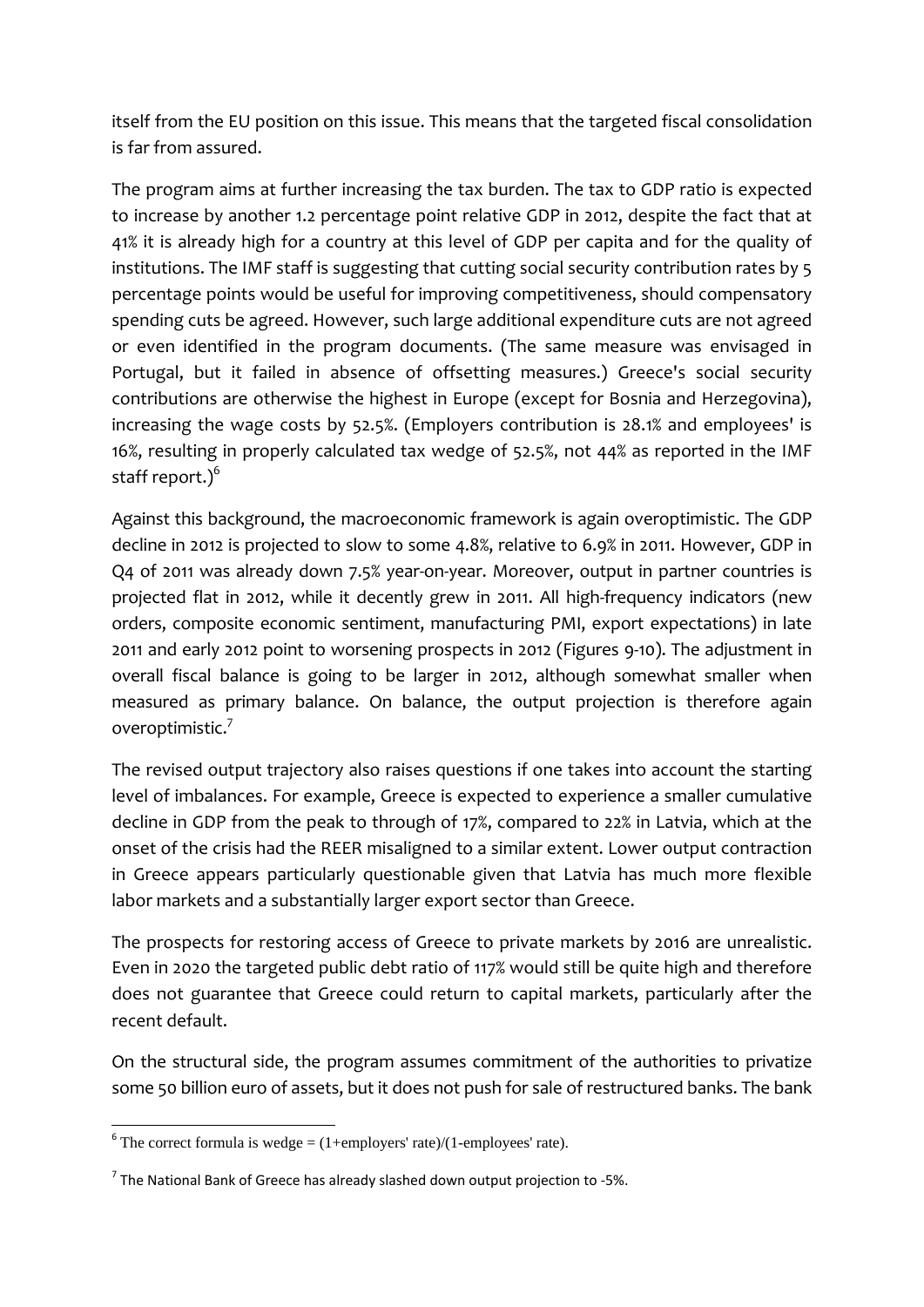restructuring will require IMF/EU resources of about 50 billion euros. However, the current private owners will be offered to keep control over banks if they contribute 10% of the required additional capital. They will also be given option to repurchase government shares, whereas the government will refrain from selling its stakes over an extended period. Despite efforts to strengthen the monetary union, the concept of nationally owned banks seems to be prevailing.

The EFF now has long list of structural measures, but the focus is missing. Most of the agreed measures are of procedural and institution‐building type. Moreover, their sheer number points to the fact that they lack focus.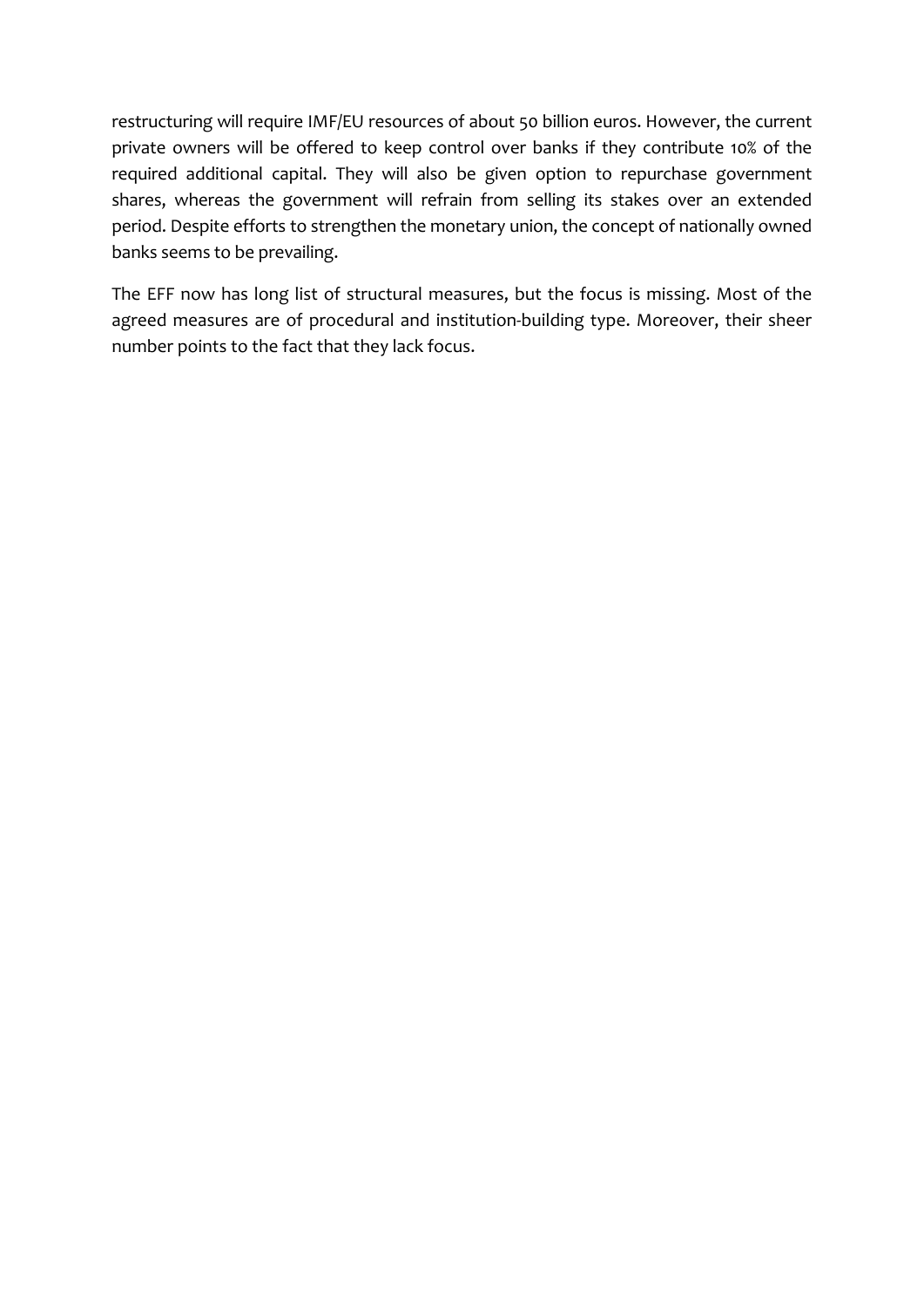#### **Conclusion and looking ahead**

The SBA program did not deliver its objectives because it substantially underestimated required structural reforms that could deliver the necessary internal devaluation. Admittedly, the scale of the adjustment in Greece for a country operating without exchange rate flexibility is without precedent. Designing adjustment program was therefore certainly challenging. At the end, the envisaged measures were obviously insufficient and the output projections grossly overoptimistic. It is possible that this reflected political expedience more than analytical weakness, as early in the crisis it was politically convenient to underestimate the costs of the program. However, the result was loss of credibility.

Analytical background in the EFF is now better than in the SBA, but the agreed measures are again short of what is needed. Labor market reforms are only half‐hearted steps in the right direction. Many of them still remain to be implemented and will take long time to produce results. Other measures for improving competitiveness, including cuts in tax rates, prices of public monopolies, and red tape are missing. The envisaged path for fiscal adjustment is ambitious, but measures for achieving it have yet to be agreed. Expectations about the macroeconomic developments are again overoptimistic, albeit less than in SBA.

The decline in output will therefore be larger than assumed in the program, the budget deficit in the coming years will be higher, and the goal of setting the public debt on a sustainable path will again become unachievable, as well as the early re‐entry of Greece to capital markets. A third program will therefore become unavoidable, either formally, or as substantial renegotiation of the current EFF. To avoid protracted recession, structural reforms will have to be substantially strengthened. Particularly important will be measures in the areas of labor laws, given the fact that unit labor costs have to be immediately reduced. It is difficult to see how the government could eliminate the 13th and 14th wage in the private sector by decree. It might be better to change labor law with the effect that all existing collective contracts immediately expire, while new ones have to be negotiated in a decentralized way. Other measures to improve competitiveness, including by controlling parafiscal costs of services provided by public monopolies should also be addressed. Cuts in tax rates, combined with broadening the base should be integrated in the program, at least over the medium term. Official donors will have to provide additional assistance, not only in cash but also by agreeing to explicit or implicit restructuring of their loans, possibly conditioned on progress in reforms. Sooner the third program is agreed, better will be chances for success.

Finally, the EU will have to reconsider its policy of insisting on senior creditor status in similar arrangements. Insistence on this status was instrumental in getting parliamentary approvals in member states. However, the implication is that once the EU‐IMF provides a large lending program to a country, the scale of prospective haircut for the private sector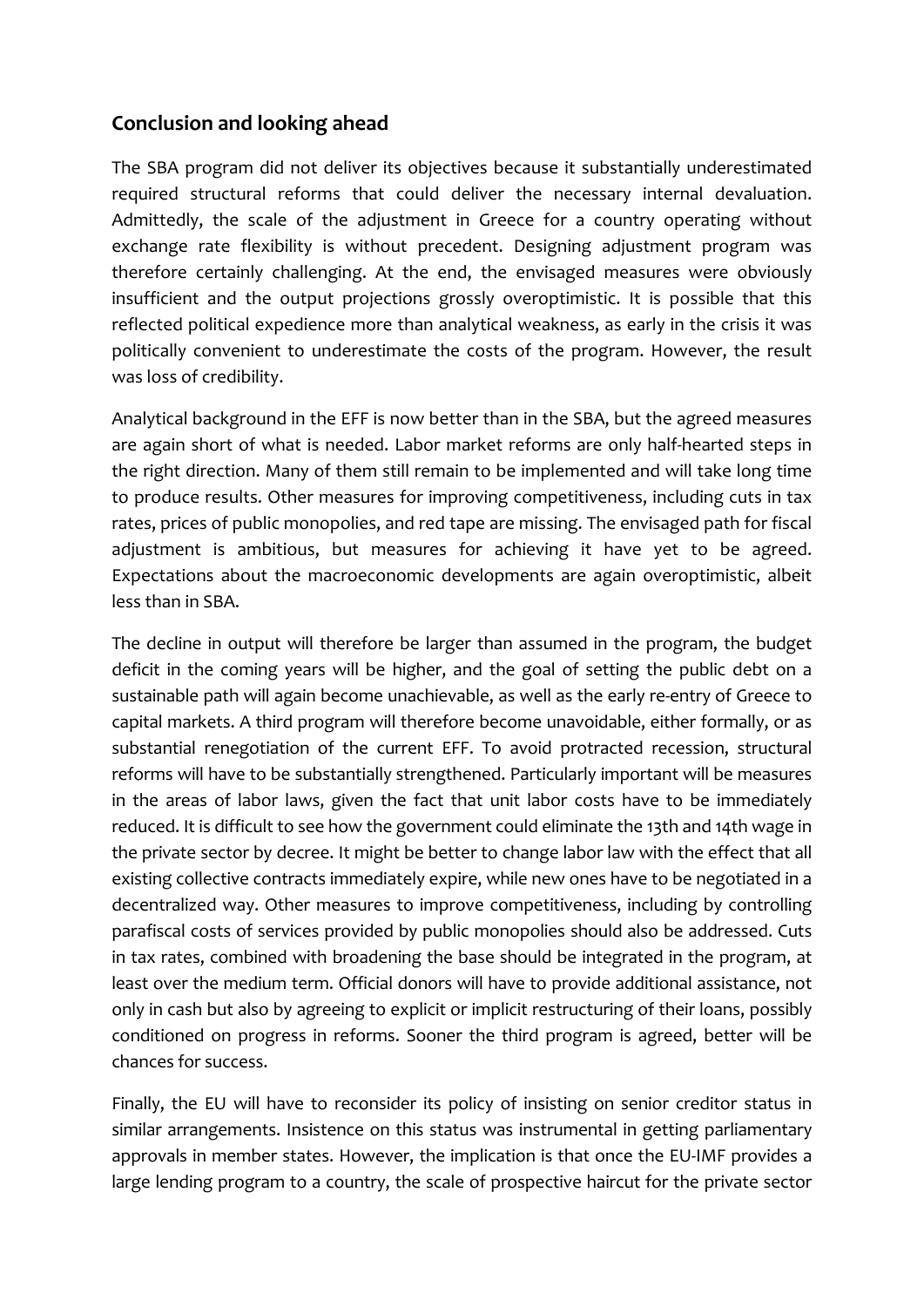creditors goes up. This could have been avoided had the debt restructuring of Greece been done at the start and not in the middle of the program and had the original macroeconomic framework been more realistic. Now, if the EU wants to avoid that its program becomes a signal for private sector creditors to get out, the EU will have to accept burden sharing in case of subsequent restructuring. This would be more effective measure than assurances that no other country would never ever require debt restructuring.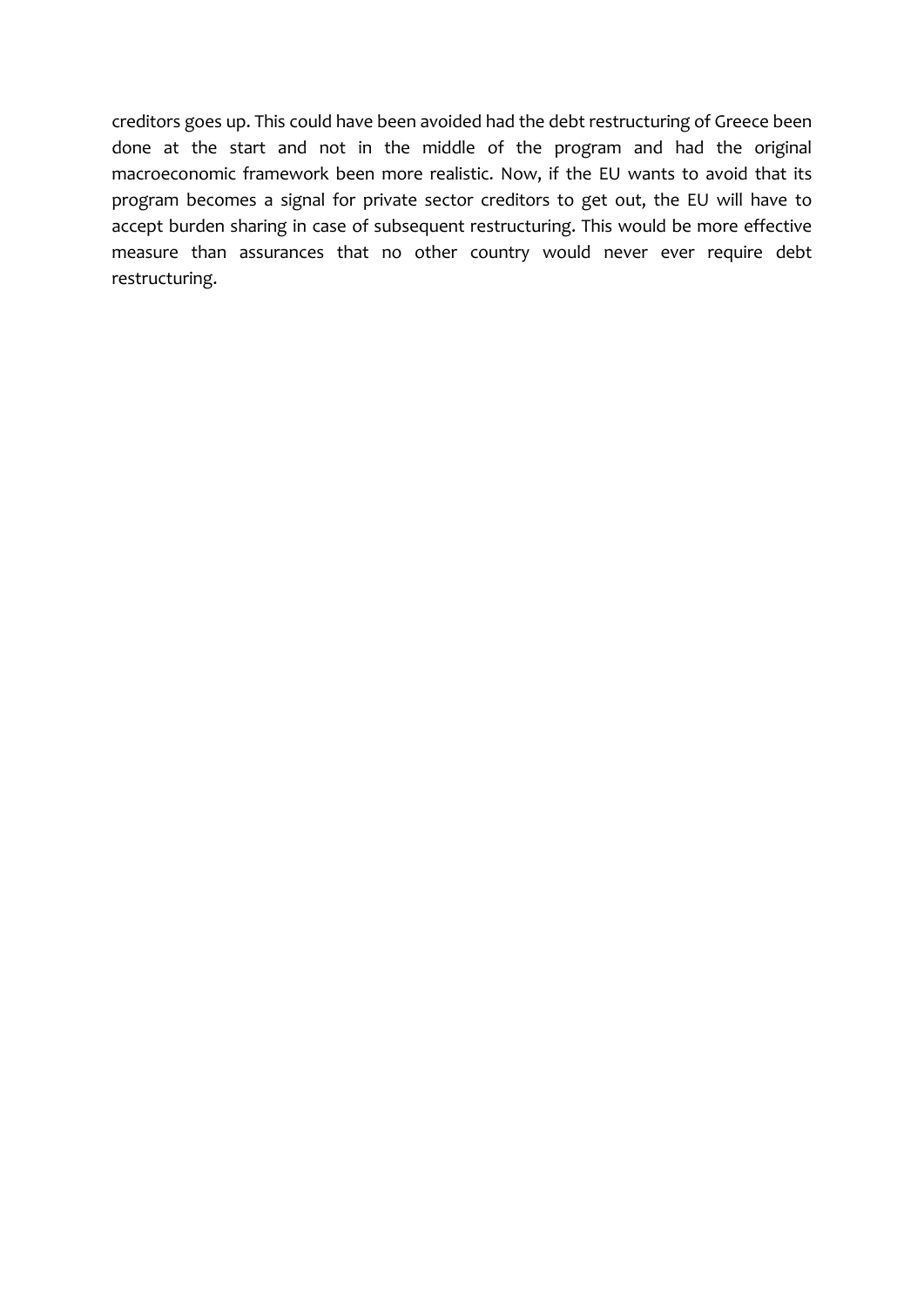**Figure 1. World Economic Outlook (WEO) projections at the time of negotiations and the outcome**

| GDP growth (in %)                               | 2010 | 2011 |
|-------------------------------------------------|------|------|
| Euro area_WEO April 2010                        | 1,0  | 1,5  |
| Euro area_WEO September 2011                    | 1,8  | 1,6  |
| Middle East and North Africa WEO April 2010     | 4.5  | 4,8  |
| Middle East and North Africa_WEO September 2011 | 4,4  | 4,0  |

Sources: WEO database April 2010 and September 2011

Note: There were no unexpected external trade shocks.



**Figure 2. Greece: Fiscal adjustment 2009‐2016**

Source: EFF IMF Staff Report 12/57.

Note: The cumulative fiscal adjustment 2010‐2011 was as envisaged under the SBA.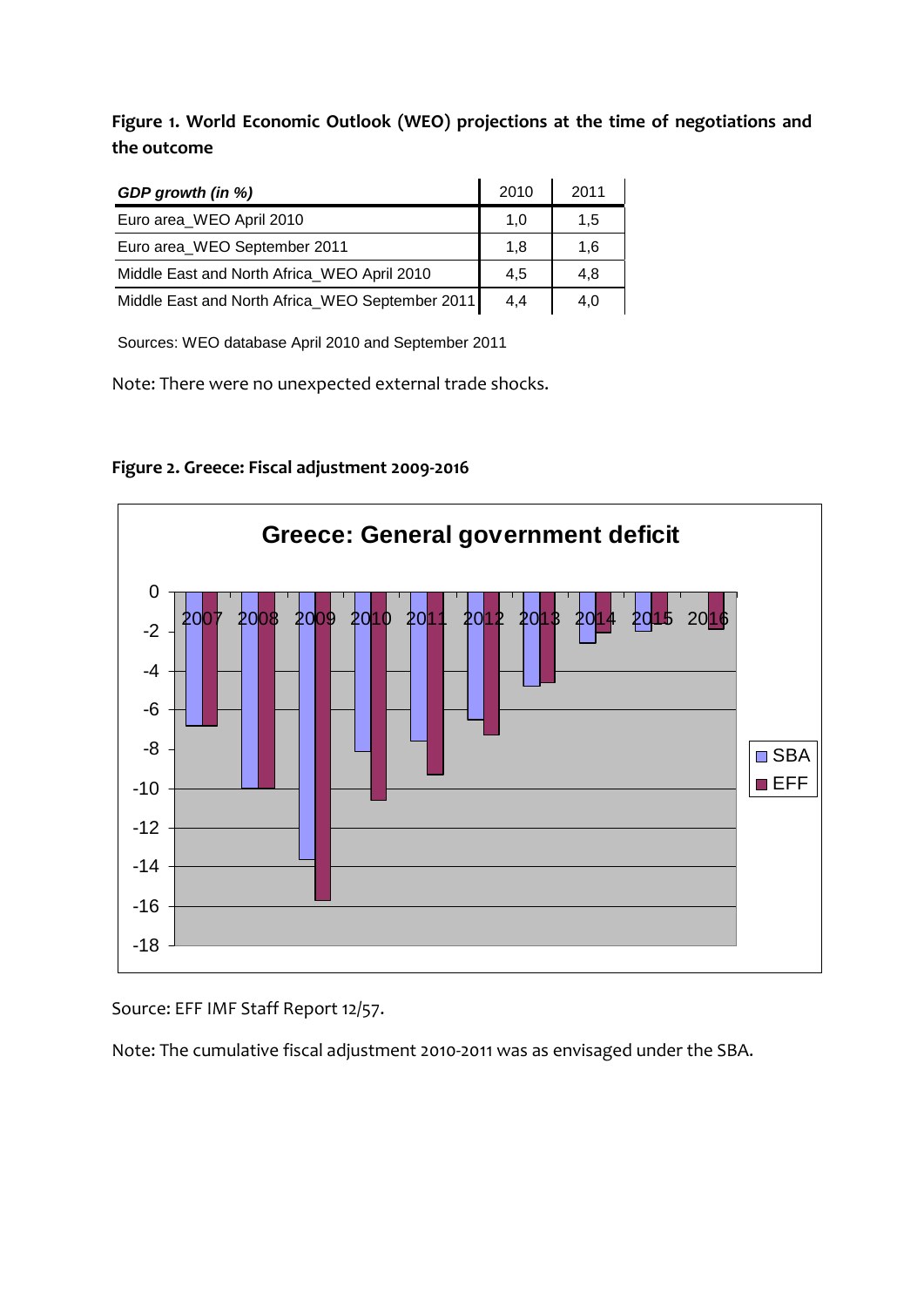

#### **Figure 3. Greece: GDP growth projection under the SBA and the EFF**

Source: ibidem.

Note: The revised drop in projected output relative to the SBA program projection is massive.



#### **Figure4. GDP level 2006‐2016**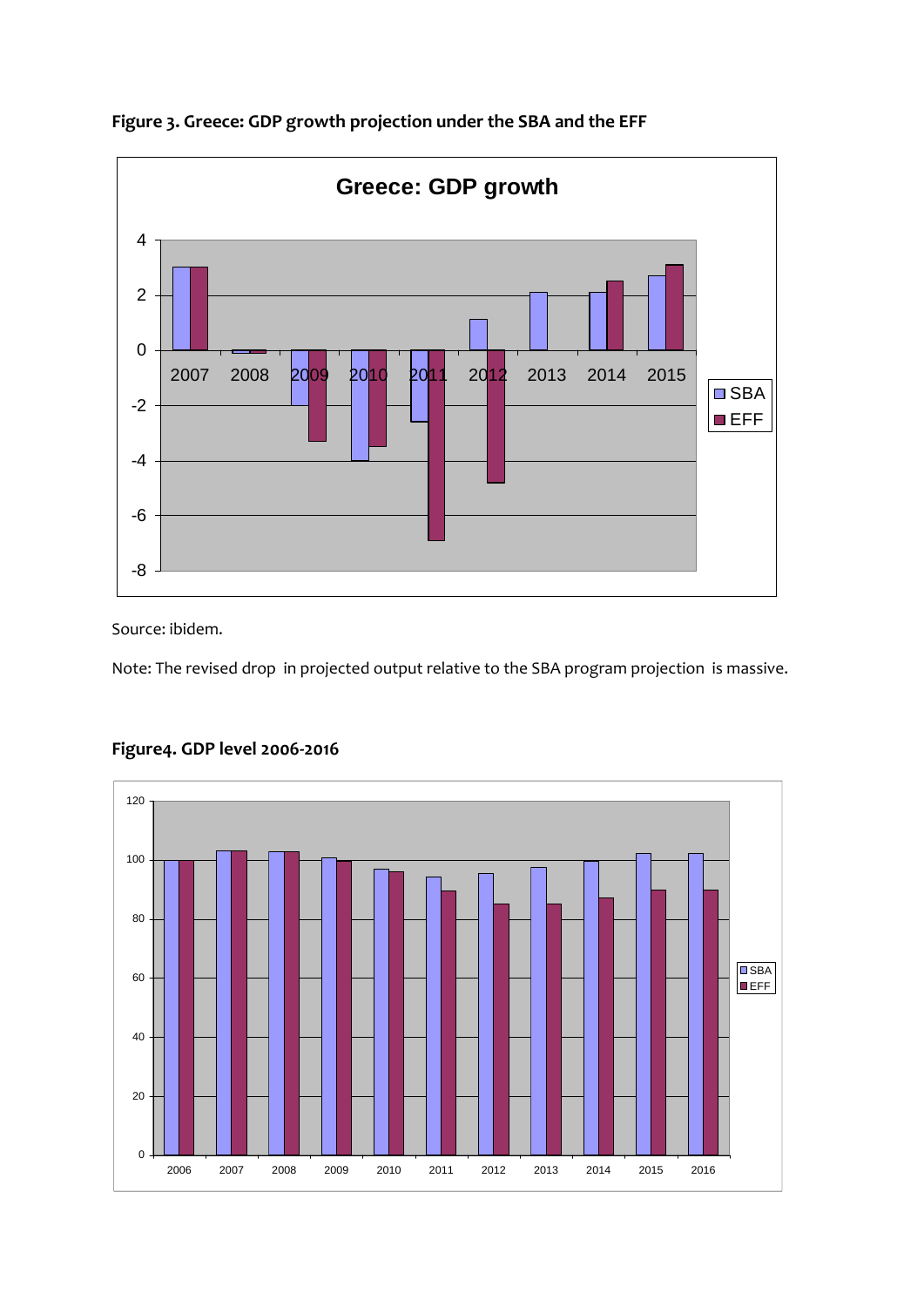



Source: ibidem

Note: Projected public debt path is now much worse despite the private sector haircut.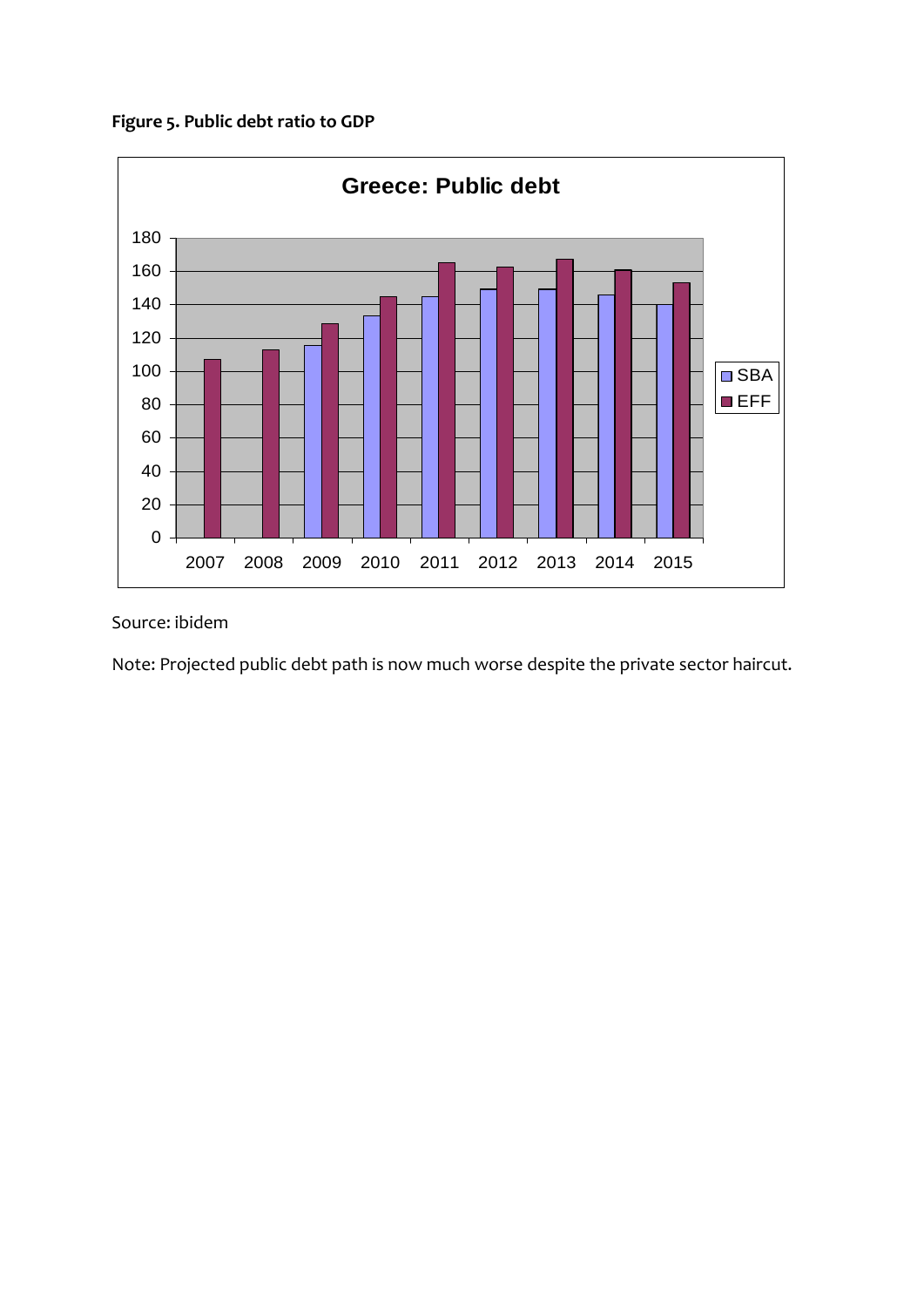

**Figure 6. Output decline in countries experiencing internal devaluation**

#### Source: IMF Staff Report 12/57.

Note: The total contraction in Greece is optimistically projected to be lower than in Latvia or Argentina. The above comparison in the staff report unfortunately does not provide information on the starting level of imbalances.



#### **Figure 6. Competitiveness indicators**

Source: IMF Staff Report 12/57.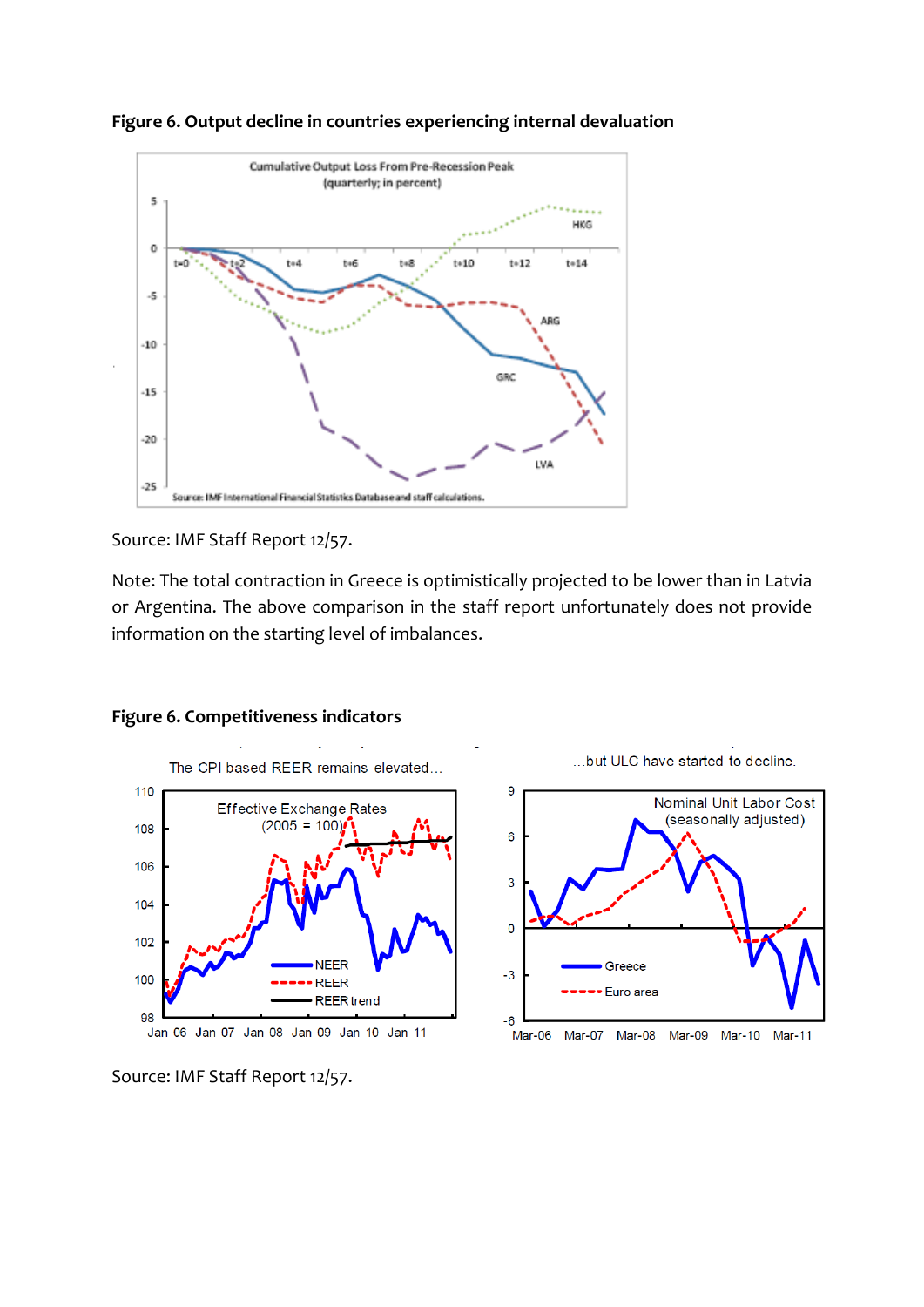



Source: IMF Staff Report 12/57.

Note: CPI based REER is not improving, while the ULC based one is adjusting slowly. Market share continues to deteriorate.



**Figure 8. The current account balance**

Source: IMF Staff Report 12/57.

Note: The current account deficit remains large and is improving only slowly.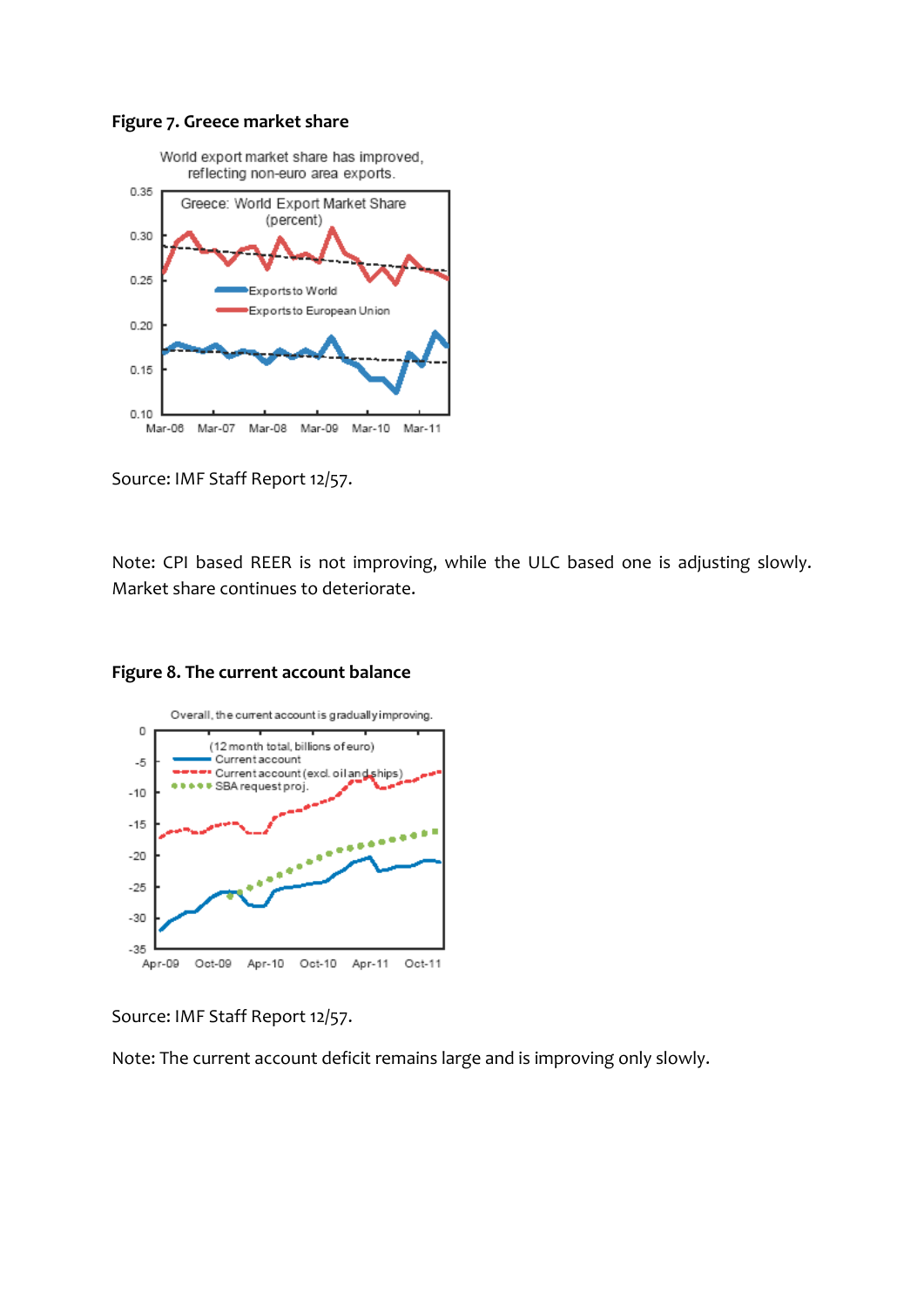



Source: IMF Staff Report 12/57.

Note: Decline in output should slow in 2012 despite weaker foreign demand and larger fiscal contraction than in 2011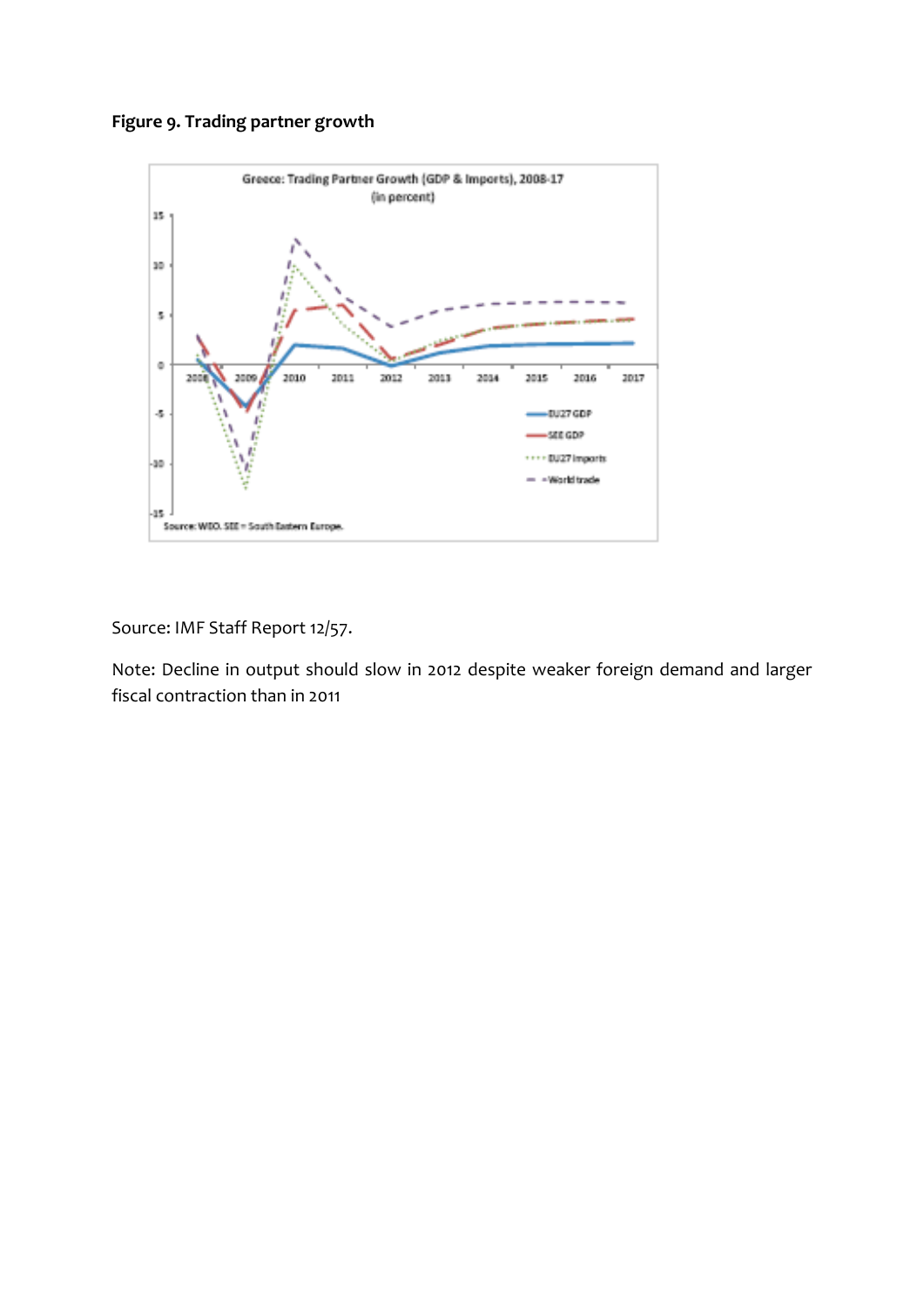

#### **Figure 10. High‐frequency indicators point toward accelerated output decline**

Sources: National Statistical Service; Eurostat; and IMF staff calculations and estimates.

Source: IMF Staff Report 12/57.